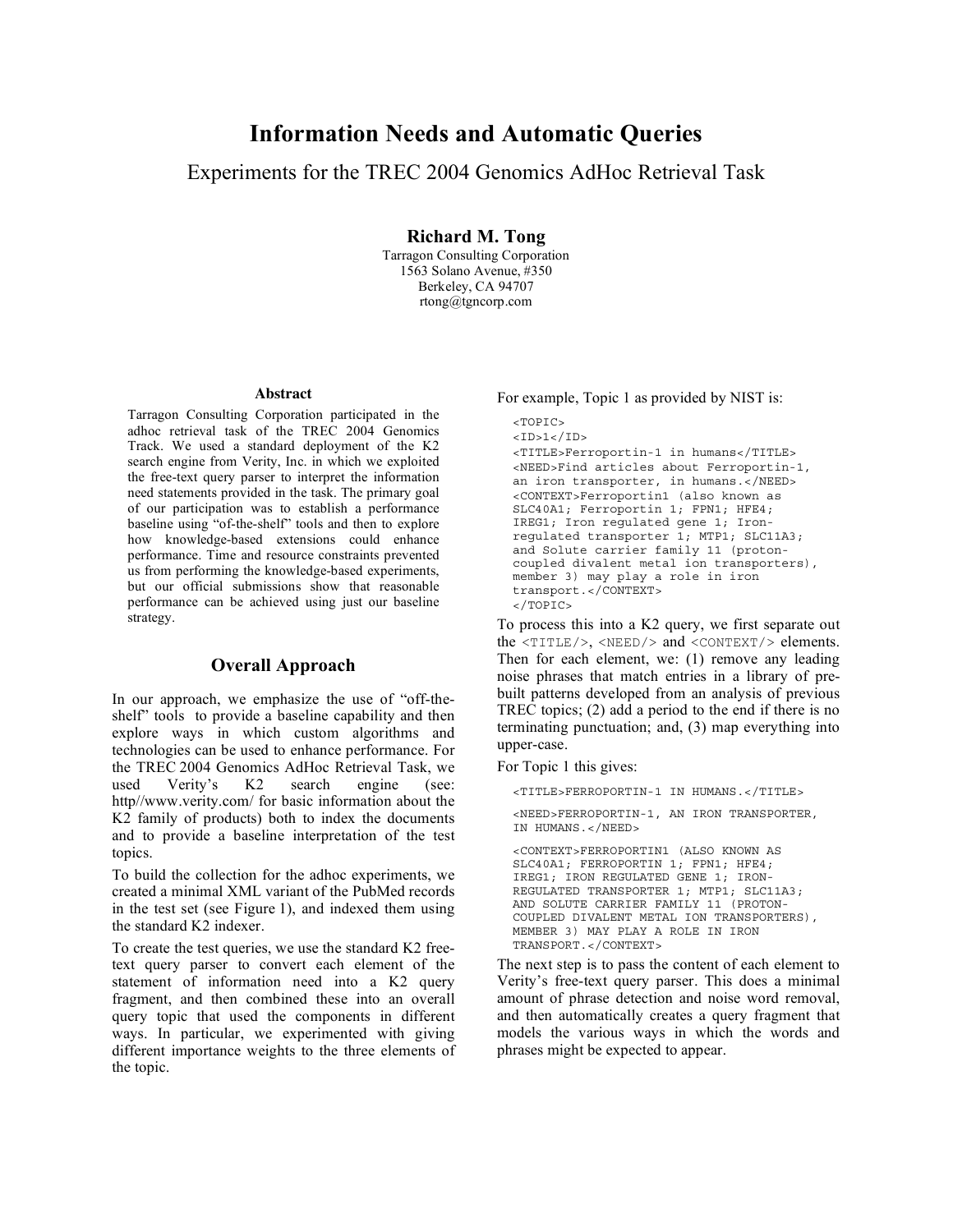For example, in the <NEED/> element, the parser recognizes that Ferrorportin-1 might appear as "Ferroportin-1" or "Ferroportin 1", detects "iron transporter" as a phrase, and determines that "humans" is a key term.

From this information, the free-text query parser generates the fragment:

```
<Accrue>
* 0.55 <Many><Any>
** <Many><Stem>
   /wordtext = "FERROPORTIN-1"
** <Many><Phrase>
*** <Many><Stem>
   /wordtext = "FERROPORTIN"
*** <Many><Stem>
   /wordtext = "1"
** <Many><Phrase>
*** <Many><Stem>
   /wordtext = "FERROPORTIN"
*** <Many><Stem>
   /wordtext = "-"
*** <Many><Stem>
   /wordtext = "1"
* 0.55 <Many><Stem>
   /wordtext = "HUMANS"
* 0.55 <Sum>
** 0.40 <Many><Phrase>
*** <Many><Stem>
   /wordtext = "IRON"
*** <Many><Stem>
   /wordtext = "TRANSPORTER"
** 0.10 <Near/4>
*** <Many><Stem>
   /wordtext = "IRON"
*** <Many><Stem>
   /wordtext = "TRANSPORTER"
** 0.50 <Accrue>
*** 0.75 <Many><Stem>
   /wordtext = "IRON"
*** 0.75 <Many><Stem>
   /wordtext = "TRANSPORTER"
* 0.55 <Accrue>
** 0.55 <Many><Paragraph>
*** <Many><Any>
**** <Many><Stem>
   /wordtext = "FERROPORTIN-1"
**** <Many><Phrase>
***** <Many><Stem>
   /wordtext = "FERROPORTIN"
***** <Many><Stem>
   /wordtext = "1"
**** <Many><Phrase>
***** <Many><Stem>
   /wordtext = "FERROPORTIN"
***** <Many><Stem>
   /wordtext = "-"
***** <Many><Stem>
   /wordtext = "1"
*** <Many><Stem>
   /wordtext = "HUMANS"
** 0.55 <Many><Paragraph>
*** <Many><Stem>
    /wordtext = "HUMANS"
```

```
*** <Phrase>
**** <Many><Stem>
   /wordtext = "IRON"
**** <Many><Stem>
   /wordtext = "TRANSPORTER"
** 0.55 <Many><Paragraph>
*** <Many><Any>
**** <Many><Stem>
   /wordtext = "FERROPORTIN-1"
**** <Many><Phrase>
***** <Many><Stem>
   /wordtext = "FERROPORTIN"
***** <Many><Stem>
   /wordtext = "1"
**** <Many><Phrase>
***** <Many><Stem>
   /wordtext = "FERROPORTIN"
***** <Many><Stem>
   /wordtext = "-"
***** <Many><Stem>
   /wordtext = "1"
*** <Phrase>
**** <Many><Stem>
   /wordtext = "IRON"
**** <Many><Stem>
   /wordtext = "TRANSPORTER"
** 0.55 <Many><Paragraph>
*** <Many><Any>
**** <Many><Stem>
   /wordtext = "FERROPORTIN-1"
**** <Many><Phrase>
***** <Many><Stem>
   /wordtext = "FERROPORTIN"
***** <Many><Stem>
   /wordtext = "1"
**** <Many><Phrase>
***** <Many><Stem>
   /wordtext = "FERROPORTIN"
***** <Many><Stem>
   /wordtext = "-"
***** <Many><Stem>
   /wordtext = "1"
*** <Many><Stem>
   /wordtext = "HUMANS"
*** <Phrase>
**** <Many><Stem>
   /wordtext = "IRON"
**** <Many><Stem>
    /wordtext = "TRANSPORTER"
```
which is a complete description, in Verity's OTL format, of how to search for various combinations of "Ferroportin-1", "iron transporter" and "humans".

The details of this structure are not as significant as the fact that it is automatically generated, and makes use of various operators in the Verity query language (e.g., <Accrue>, <Sum>, <Phrase>), as well as weights on the major sub-components of the structure.

The final step in the automatic query generation process is to combine the fragments into an overall K2 query to run against the collection. We experimented with a number of ways of doing this.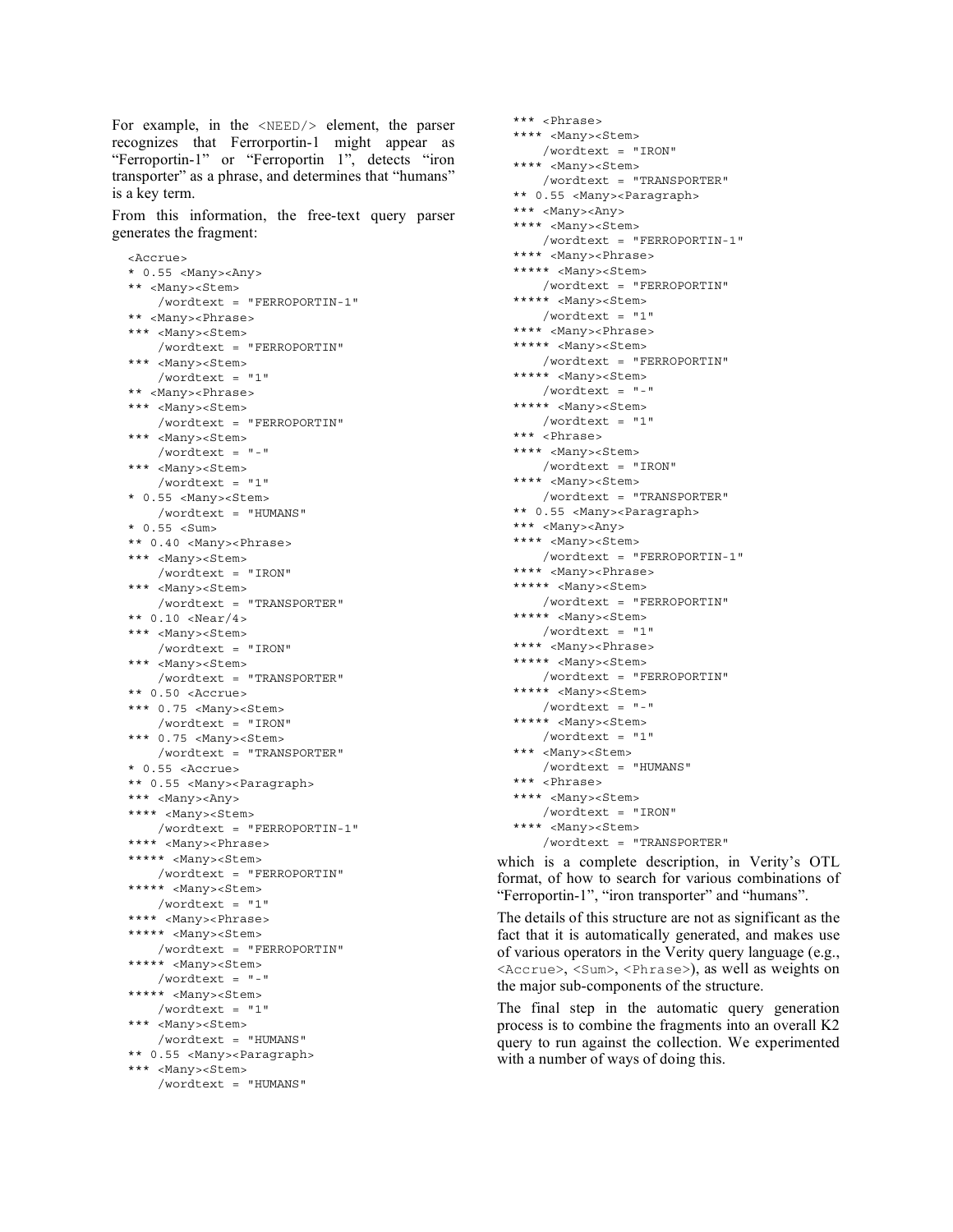For our official submissions, we used two methods. In the first, labeled "tgnSplit", we combined the fragments using a simple summation model, giving differential weights to the three elements. So using this model, the top-level query for Topic 1 is:

tgn Q1 <Sum> \* 0.50 \_Q1\_title <Accrue> \* 0.35 \_Q1\_need <Accrue>

 $*$  0.15  $\boxed{Q1}$  context <Sum>

In the second official submission, labeled "tgnNecaux", we used a more complex combination strategy. In this model, we first assess whether the <TITLE/> or <NEED/> query fragment matches, and then, if it does, we check to see if the  $\langle$ CONTEXT $\rangle$ > fragment matches. The scores from each fragment are then combined in another weighted sum. However, if neither of the <TITLE/> or <NEED/> fragments match, then we ignore any contribution from the <CONTEXT/> fragment.

The rationale for this general strategy is an assumption that the <TITLE/> and <NEED/> elements are the most indicative of the overall user information need, and that the  $\langle$ CONTEXT $/$  element primarily provides background and/or supporting information.

### Results Analysis

The summary results for our official submissions are shown in Table 1, together with a run, labeled "tgnMerge", that treats the  $\langle TITLE \rangle$ ,  $\langle NEED \rangle$  and

#### <CONTEXT/> elements as a contiguous text, and that we scored ourselves.

The first official run, tgnSplit, performs somewhat above the average level, with a mean average precision (MAP) of 0.2319 compared to the mean MAP for automatic runs from the published results of 0.2227. This run produced individual topic results in which 24 queries got an average precision score greater than or equal to the published median, and 3 queries got the maximum average precision score.

The "precision at N" scores for tgnSplit show a similar behavior. The mean  $P@10$  score is 0.4860 compared to the published mean for automatic runs of 0.4335; and the mean  $P@100$  score is 0.2926 compared to 0.2691.

The second official run, tgnNecaux, does substantially worse, and the unofficial run, tgnMerge, is the worst of the three.

Our failure analysis did not uncover any systematic errors, so it seems clear from these results that all three elements of the query are potentially useful for adhoc retrieval, and also that a differential treatment of them is better than a merged view.

## Figure and Tables

<PubmedArticle> <PMID>10636771</PMID> <DCOM>20000110</DCOM> <TI>Bacterial bioluminescence: isolation and expression of the luciferase genes from Vibrio harveyi.</TI> <AB>Genes for the luciferase enzyme of Vibrio harveyi were isolated in Escherichia coli by a general method in which nonluminous, transposon insertion mutants were used. Conditions necessary for light production in E. coli were examined. Stimulation of transcription of the genes for luciferase (lux A and lux B) was required for efficient synethesis of luciferase. To enhance transcription bacteriophage promoter elements were coupled to the cloned lux gene fragments.</AB> <RN>EC 1.13.12.- (Luciferase)</RN> <MH>Escherichia coli/enzymology/genetics/physiology</MH> <MH>Genes, Bacterial</MH> <MH>Luciferase/\*biosynthesis/genetics</MH> <MH>Luminescence, Bacterial</MH> <MH>Support, U.S. Gov't, Non-P.H.S.</MH> <MH>Vibrio/enzymology/\*genetics/physiology</MH> </PubmedArticle>

*Figure 1: Example <PubmedArticle/> XML Format*